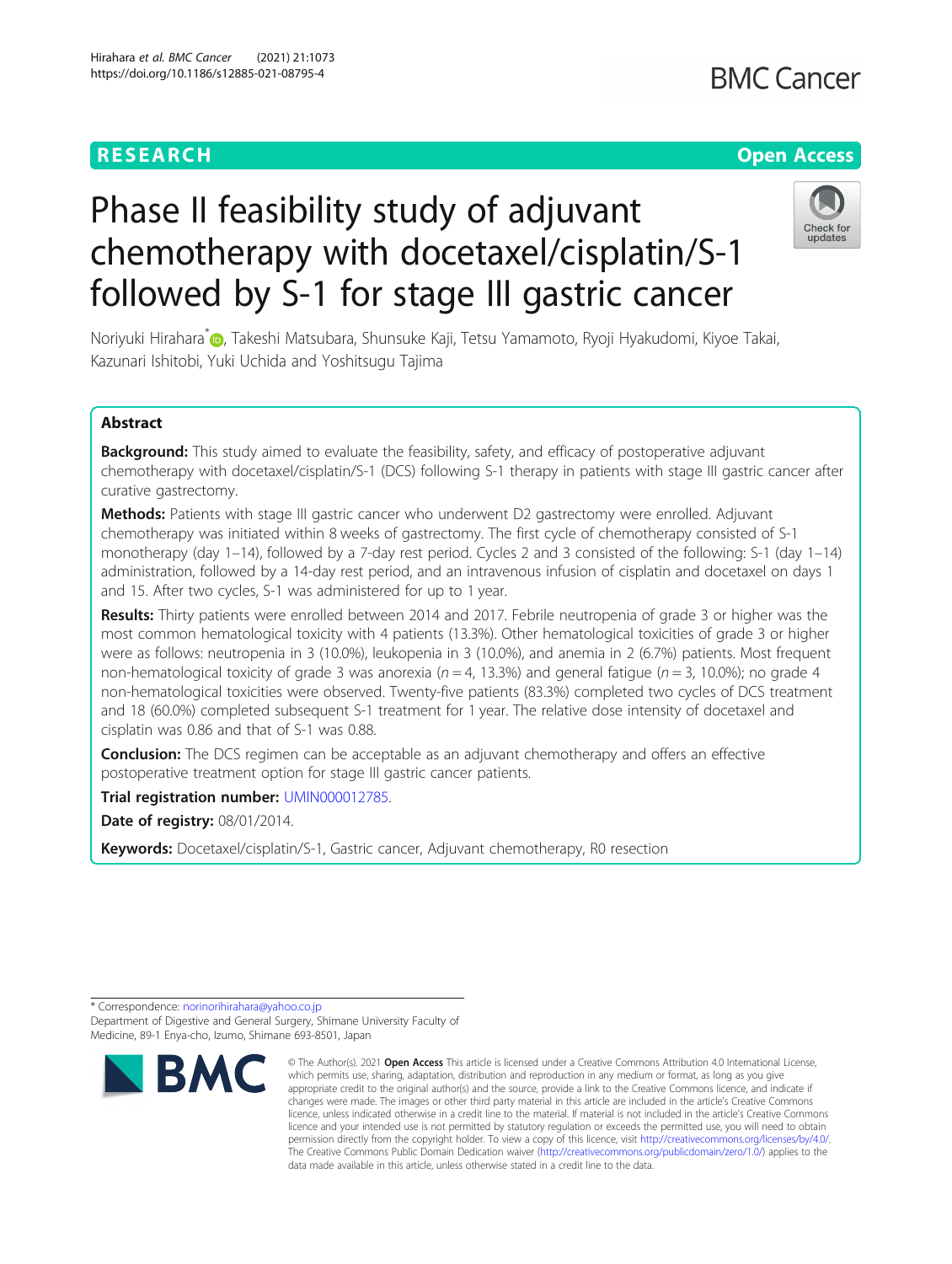#### Background

Postoperative adjuvant chemotherapy for gastric cancer has been used to eradicate minimal residual disease. In particular, patients with advanced gastric cancer, who are at a high risk of recurrence even after curative resection, require effective postoperative adjuvant chemotherapy to prolong survival. In 2006, the Adjuvant Chemotherapy Trial of TS-1 for Gastric Cancer (ACTS-GC), which was a phase III trial, conducted a two-arm study comparing the effects of 1-year adjuvant chemotherapy with S-1 and surgery alone, after curative gastrectomy for stage II or III gastric cancer. This study demonstrated a survival benefit of adjuvant chemotherapy with S-1; the 5-year survival rate was 71.7% in the S-1 group and 61.1% in the surgery alone group, with a hazard ratio (HR) of 0.669 (95% confidence interval [CI]: 0.54–0.828) [\[1\]](#page-7-0). Based on these results, adjuvant treatment with S-1 has become the standard treatment for stage II/III gastric cancer patients who have undergone radical surgery, according to the 13th edition of the General Rules for Gastric Cancer Treatment [[2](#page-7-0)]. Meanwhile, a subgroup analysis for stage IIIB disease showed that patients in the S-1 group were associated with better overall survival (OS) than patients who underwent surgery alone, regardless of sex, age, or histology, with an HR of 0.791 (95% CI: 0.52–1.205); however, there was no statistically significant survival benefit [\[3](#page-7-0)]. These results may be affected by the limitations in the number of patients enrolled in the subgroup analysis; therefore, further improvement in adjuvant chemotherapy for stage IIIB gastric cancer patients is needed. Many exploratory clinical trials and several phase III studies have been conducted in Japan and overseas to clarify the safety, feasibility, and efficacy of the postoperative administration of S-1 in combination with other anti-cancer agents for advanced gastric cancer [\[4](#page-7-0)–[6](#page-7-0)]. However, compliance with adjuvant chemotherapy is challenging because of postoperative physical decline in patients [\[7](#page-7-0), [8\]](#page-7-0). Various phase II and phase III trials of preoperative chemotherapy are currently ongoing with the aim of improving the treatment outcome of gastric cancer; however, no favorable results with high-quality evidence have been reported [\[9,](#page-7-0) [10](#page-7-0)]. It is very important to include adjuvant chemotherapy as the experimental arm of clinical trials to improve the survival of patients with stage IIIA, IIIB, and IIIC gastric cancer.

In this study, we conducted a phase II trial to evaluate the feasibility, safety, and efficacy of postoperative adjuvant therapy with docetaxel/cisplatin/S-1 (DCS) following S-1 therapy in patients with stage IIIA, IIIB, and IIIC gastric cancer after R0 gastrectomy.

#### Methods

#### Inclusion and exclusion criteria

Patients who met the following eligibility criteria were enrolled in this study: (1) histologically confirmed stage IIIA, IIIB, or IIIC gastric cancer [[11\]](#page-7-0); (2) patients receiving curative gastrectomy with a D2 lymph node dissection or greater  $[12]$ ; (3) macroscopic tumor type was neither Borrmann type 4 nor large ( $\geq 8$  cm) type 3; (4) no prior chemotherapy or radiation therapy, including treatment for other types of cancer; (5) performance status of 0–1 on Eastern Cooperative Oncology Group classification; (6) no gastric stump cancer; (7) no esophageal invasion or invasion of  $\leq$ 3 cm; (8) able to receive chemotherapy within 4–8 weeks after surgery; (9) aged between 25 and 75 years; (10) sufficient oral intake; (11) adequate organ function (white blood cell [WBC] count ≥3500/ mm<sup>3</sup> and < 12,000/mm<sup>3</sup>, neutrophil count  $\geq$ 2000/mm<sup>3</sup>, hemoglobin level ≥ 9.0 g/dl, platelet count ≥100,000/ mm<sup>3</sup>, total bilirubin level  $\leq$  1.5 mg/dl, aspartate transaminase (AST), and alanine aminotransferase (ALT) levels ≤100 IU/l; (12) creatinine level ≤ 1.2 mg/dl, creatinine clearance > 60 ml/min in the Cockcroft-Gault equation; and (13) written informed consent provided by the patient to participate in the study.

The following patients were excluded: (1) synchronous or metachronous (within 5 years) duplication cancers other than carcinoma in situ; (2) contraindications to S-1, cisplatin, and docetaxel; (3) current treatment with systemic steroids; (4) continued use of flucytosine, phenytoin, or warfarin; (5) a history of serious drug hypersensitivity; (6) serious comorbidities (intestinal paralysis, intestinal obstruction, interstitial pneumonia or pulmonary fibrosis, neuropathy, uncontrolled diabetes, heart failure, renal failure, or hepatic failure, etc.); (7) severe mental disorders; (8) history of myocardial infarction or unstable angina pectoris within 6 months; (9) diarrhea (watery stool); (10) pregnancy or breastfeeding; (11) hepatitis B surface antigen positivity; and (12) those deemed ineligible for this study by the investigator or sub-investigator.

This study was approved by the Shimane University Institutional Committee on Ethics and was conducted in accordance with the Declaration of Helsinki and the Japanese Ethical Guidelines for Clinical Studies. This study was registered with the University Hospital Medical Information Network Clinical Trials Registry, number 000012785. Written informed consent was obtained from the patients prior to the study.

#### Treatment schedule

Adjuvant chemotherapy was initiated 4–8 weeks after the gastrectomy. The first cycle of chemotherapy consisted of S-1 monotherapy, which was administered twice daily at the following oral doses based on the patient's body surface area (BSA):  $40 \text{ mg}$  (BSA <  $1.25 \text{ m}^2$ ), 50 mg (BSA  $\ge 1.25$  m<sup>2</sup>), or 60 mg (BSA  $\ge 1.5$  m<sup>2</sup>), from day 1 to day 14, followed by a 7-day rest. Cycles 2 and 3 adhered to the following schedule: oral administration of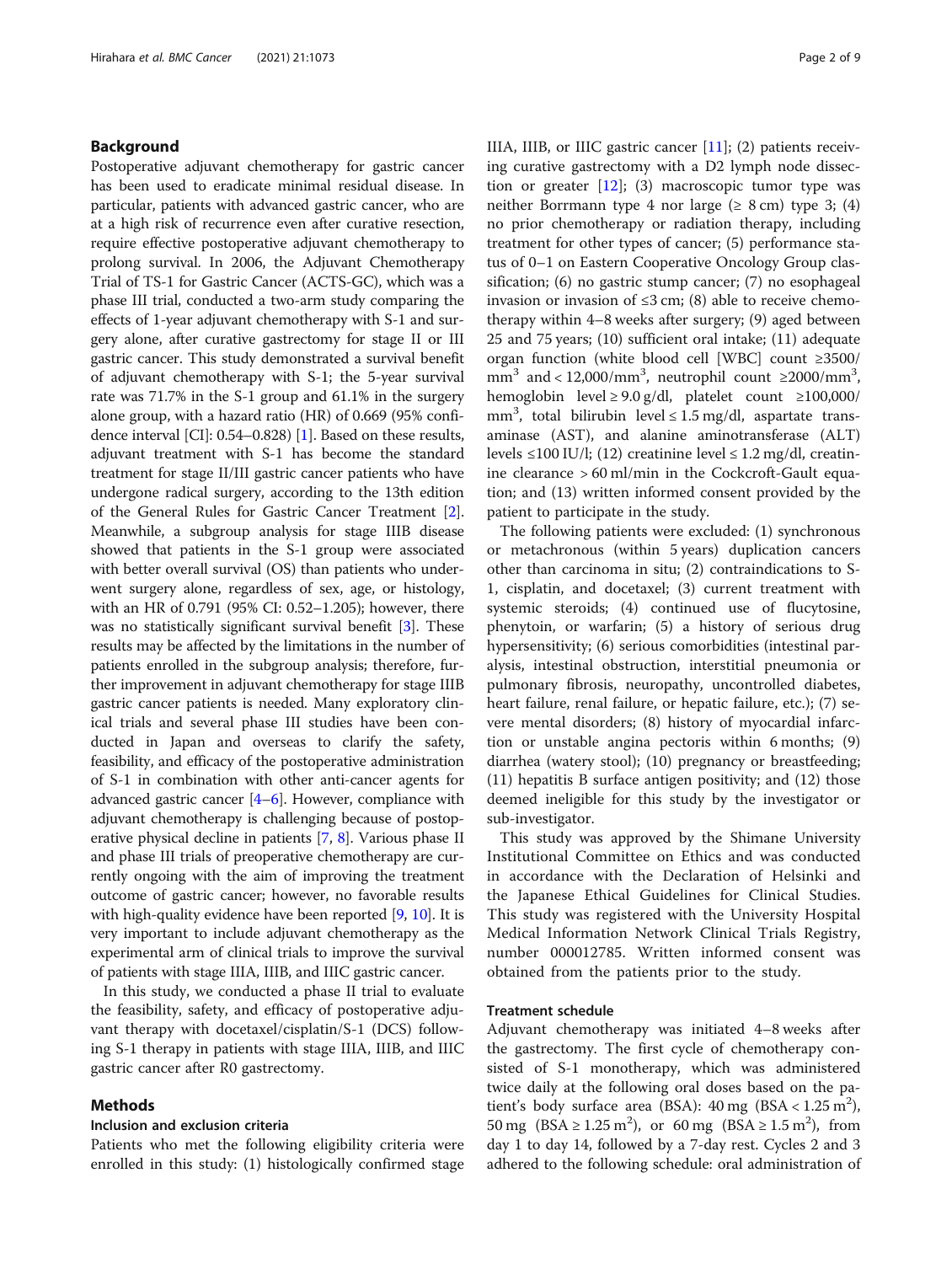S-1 (same dose as that of the first cycle) twice daily from day 1 to day 14, a 14-day rest, followed by intravenous infusion of cisplatin at  $35 \text{ mg/m}^2$  for 2 h and intravenous infusion of docetaxel at  $35 \text{ mg/m}^2$  for 2 h on days 1 and 15. After two cycles, S-1 was administered for up to 1 year. To avoid cisplatin-induced renal dysfunction, adequate hydration with normal saline (> 2000 ml) was administered on days 1 and 15.

Antiemetic analgesics were routinely prescribed to prevent nausea and vomiting. On day 1, all patients received aprepitant 125 mg orally 60 min before cisplatin infusion plus intravenous palonosetron (0.75 mg) and dexamethasone (12 mg) approximately 30 min prior to receiving cisplatin. On days 2 and 3, all patients received oral aprepitant 80 mg once daily after breakfast. Rescue antiemetics, such as 5-hydroxy-tryptamine-3 (5-HT<sub>3</sub>) receptor antagonists, were prescribed to treat prominent, unbearable nausea and vomiting. These prophylactic antiemetics were used in accordance with the Japan Society of Clinical Oncology Guidelines for Antiemetics in Oncology 2010 [[13](#page-7-0)].

#### Toxicity assessment

The patient's symptoms and physical examination results were obtained. The assessment and grading of blood test were done according to the National Cancer Institute Common Toxicity Criteria for Adverse Events version 4.0 ( [https://ctep.cancer.gov/](https://ctep.cancer.gov/protocoldevelopment/electronic_applications/ctc.htm#ctc_40) [protocoldevelopment/electronic\\_applications/ctc.](https://ctep.cancer.gov/protocoldevelopment/electronic_applications/ctc.htm#ctc_40) [htm#ctc\\_40\)](https://ctep.cancer.gov/protocoldevelopment/electronic_applications/ctc.htm#ctc_40).

Subsequent chemotherapy was postponed if a patient did not meet the following criteria: WBC count ≥3000 mm<sup>3</sup>, neutrophil count ≥1500 mm<sup>3</sup>, hemoglobin level≥ 8.0 g/dl, platelet count  $\geq$ 75,000 mm<sup>3</sup>, total bilirubin level ≤ 1.5 mg/dl, AST and ALT levels  $≤100$  IU/l, and creatinine concentration < 1.2 mg/dl. After confirming non-hematological toxicities, body temperature, general fatigue, anorexia, stomatitis, diarrhea, watery eyes, and neuropathy were graded (0 or 1) for adjuvant chemotherapy, and other non-hematological toxicities were graded as 2 or lower.

The dose of S-1 was reduced by 20 mg/day when any adverse events mentioned above were observed during the previous cycle. Patients in whom the dose of S-1 was already reduced to 80 mg per day were withdrawn from the study when adverse events reoccurred. The doses of docetaxel and cisplatin were reduced from 35 to 20 mg/  $m<sup>2</sup>$  in case of any adverse events. Moreover, if patients could not resume subsequent cycles within 4 weeks due to toxicities, they were withdrawn from the study.

#### Follow-up

During the study, physical examination, complete blood cell counts, and biochemical examination were performed on the first day of each chemotherapy cycle, and every 3 months thereafter. Computed tomography was performed every 6 months for the first 3 years, and yearly thereafter.

#### Statistical analysis

The primary endpoint of this study was the completion rate of two courses of DCS chemotherapy. Secondary endpoints were OS, recurrence-free survival (RFS), cumulative 1-year S-1 completion rate, and the safety of the chemotherapy regimen. OS was defined as the time from registration to the date of death from any cause. RFS was defined as the interval from registration until objective tumor recurrence. OS and PFS were estimated using the Kaplan-Meier method. Data for patients who remained event-free at clinical time were censored on the day they were last reviewed. Relative dose intensity (RDI) was defined as the administered dose divided by the planned dose.

Although it was difficult to establish the number of patients based on statistical hypothesis since this was an exploratory study, we assumed the expected rate of completion of two courses of S-1 with DCS therapy in 30 patients to be 60% (18 patients) and the 95% CI to be 0.425–0.775, with an estimate CI range of 0.351.

All statistical analyses were conducted using JMP software for Windows (version 14.0; SAS Institute, Cary, NC, USA).

#### Results

#### Patient characteristics

Thirty patients were enrolled in this study between January 2014 and December 2017. The characteristics of the patients are summarized in Table [1.](#page-3-0) There were 26 men and 4 women, with a median age of 69 years (range, 51–79 years). Total gastrectomy, proximal gastrectomy, and distal gastrectomy were performed in 12 patients (40%), 2 patients (6.7%), and 16 patients (53.3%), respectively. Histologically, 2 patients (6.7%) had well-differentiated adenocarcinoma, 12 (40%) had moderately differentiated adenocarcinoma, and 16 (53.3%) patients had undifferentiated adenocarcinoma. In regard to cancer staging, 12 patients (40.0%) had stage IIIA, 9 patients (30.0%) had stage IIIB, and 9 patients (30.0%) had stage IIIC cancer.

#### Toxicity

Table [2](#page-3-0) summarizes the adverse events observed in patients administered adjuvant chemotherapy with DCS. Febrile neutropenia of grade 3 or higher was the most common hematological toxicity which was associated with 4 patients (13.3%). Other hematological toxicities, which were grade 3 or higher, were as follows: neutropenia in 3 patients (10.0%), leukopenia in 3 patients (10.0%), and anemia in 2 patients (6.7%). The most frequent non-hematological toxicity of grade 3 or higher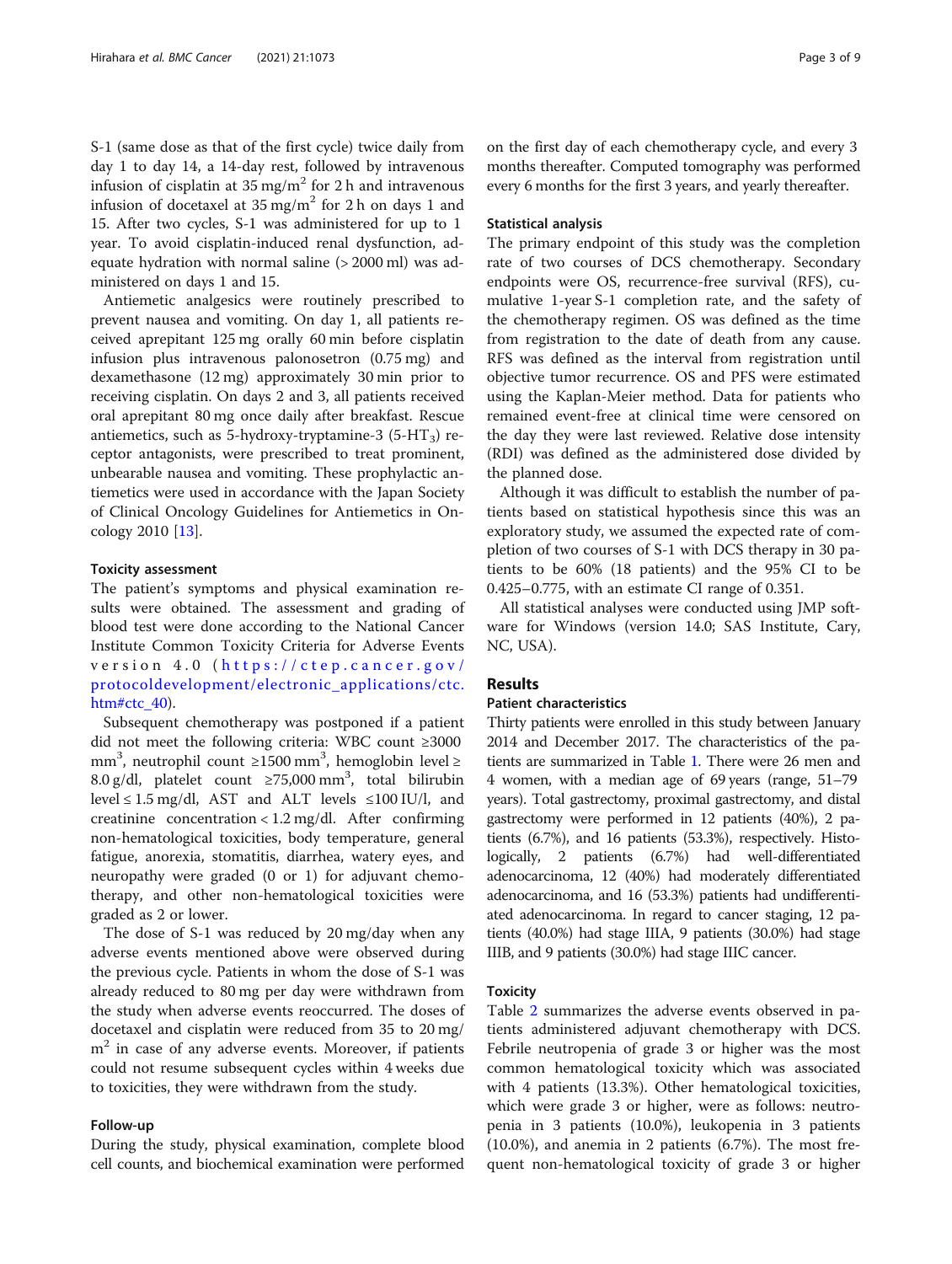#### <span id="page-3-0"></span>Table 1 Baseline patient characteristics

| <b>Characteristics</b>   | No. of patients (%) |                 |  |
|--------------------------|---------------------|-----------------|--|
| Median age year, (range) | 69                  | $(51 - 79)$     |  |
| Gender                   |                     |                 |  |
| male                     | 26                  | (86.7)          |  |
| female                   | $\overline{4}$      | (13.4)          |  |
| Median BMI, (range)      | 22.2                | $(15.3 - 28.5)$ |  |
| Primary lesion           |                     |                 |  |
| Upper                    | 8                   | (26.7)          |  |
| Middle                   | 11                  | (36.7)          |  |
| Lower                    | 11                  | (36.7)          |  |
| Type of gastrectomy      |                     |                 |  |
| Proximal                 | $\overline{2}$      | (6.7)           |  |
| Distal                   | 16                  | (53.3)          |  |
| Total                    | 12                  | (40.0)          |  |
| Macroscopic type         |                     |                 |  |
| 1                        | 1                   | (3.3)           |  |
| $\overline{2}$           | 5                   | (16.7)          |  |
| 3                        | 22                  | (73.3)          |  |
| 5                        | $\overline{2}$      | (6.7)           |  |
| Differentiation          |                     |                 |  |
| well                     | $\overline{2}$      | (6.7)           |  |
| mod                      | 12                  | (40.0)          |  |
| poor                     | 16                  | (53.3)          |  |
| Tumor stage              |                     |                 |  |
| 3                        | 14                  | (46.7)          |  |
| 4a                       | 16                  | (53.3)          |  |
| Nodal stage              |                     |                 |  |
| 1                        | $\overline{2}$      | (6.7)           |  |
| $\overline{2}$           | 13                  | (43.3)          |  |
| 3a                       | 12                  | (40.0)          |  |
| 3b                       | 3<br>(10.0)         |                 |  |
| UICC stage               |                     |                 |  |
| <b>IIIA</b>              | 12<br>(40.0)        |                 |  |
| <b>IIIB</b>              | 9                   | (30.0)          |  |
| IIIC                     | 9                   | (30.0)          |  |

was anorexia, which was observed in 4 patients (13.3%), followed by general fatigue in 3 patients (10.0%).

Table 3 summarizes the adverse events observed in patients administered S-1 adjuvant chemotherapy. Grade 3 or higher adverse events were neutropenia, leukopenia, nausea, diarrhea, and anorexia, which were observed in one case each.

Granulocyte-colony-stimulating factor (G-CSF) and antibiotics were required for 4 patients who had febrile neutropenia of grade 3 or higher. All chemotherapyrelated toxicities were resolved with appropriate care,

|  | Table 2 Adverse events observed in patients administered |  |  |
|--|----------------------------------------------------------|--|--|
|  | adjuvant chemotherapy with DCS                           |  |  |

| <b>Toxicity</b>            | No. of patients (%) |                   |                |        |  |  |
|----------------------------|---------------------|-------------------|----------------|--------|--|--|
|                            |                     | Grade 3 or higher |                |        |  |  |
| Hematological toxicity     |                     |                   |                |        |  |  |
| Neutropenia                | 3                   | (10.0)            | 14             | (46.7) |  |  |
| Leukopenia                 | 3                   | (10.0)            | 12             | (40.0) |  |  |
| Anemia                     | 2                   | (6.7)             | 10             | (33.3) |  |  |
| Thrombocytopenia           | $\Omega$            | (0.0)             | 8              | (26.7) |  |  |
| Febrile neutropenia        | 4                   | (13.3)            | 4              | (13.3) |  |  |
| Non-hematological toxicity |                     |                   |                |        |  |  |
| Nausea                     | 1                   | (3.3)             | 19             | (63.3) |  |  |
| Diarrhea                   | 1                   | (3.3)             | 6              | (20.0) |  |  |
| Anorexia                   | 4                   | (13.3)            | 22             | (73.3) |  |  |
| Fatigue                    | 3                   | (10.0)            | 23             | (76.7) |  |  |
| Stomatitis                 | $\Omega$            | (0.0)             | 5              | (16.7) |  |  |
| Abdominal distension       | $\Omega$            | (0.0)             | $\mathfrak{D}$ | (6.7)  |  |  |
| Alopecia                   | $\Omega$            | (0.0)             | 17             | (56.7) |  |  |
| Dry skin                   | $\Omega$            | (0.0)             | 2              | (6.7)  |  |  |
| Dysgeusia                  | $\Omega$            | (0.0)             | 3              | (10.0) |  |  |
| Skin pigmentation          | 0                   | (0.0)             | 4              | (13.3) |  |  |

|                                |  |  | Table 3 Adverse events observed in patients administered |  |
|--------------------------------|--|--|----------------------------------------------------------|--|
| adjuvant chemotherapy with S-1 |  |  |                                                          |  |

| <b>Toxicity</b>            | No. of patients (%) |                   |                |        |  |  |
|----------------------------|---------------------|-------------------|----------------|--------|--|--|
|                            |                     | Grade 3 or higher | All            |        |  |  |
| Hematological toxicity     |                     |                   |                |        |  |  |
| Neutropenia                | 1                   | (3.3)             | 9              | (30.0) |  |  |
| Leukopenia                 | 1                   | (3.3)             | 8              | (26.7) |  |  |
| Anemia                     | 0                   | (0.0)             | 5              | (16.7) |  |  |
| Thrombocytopenia           | $\Omega$            | 0.0               | 3              | (10.0) |  |  |
| Febrile neutropenia        | $\Omega$            | (0.0)             | 1              | (3.3)  |  |  |
| Non-hematological toxicity |                     |                   |                |        |  |  |
| Nausea                     | 1                   | (3.3)             | 8              | (26.7) |  |  |
| Diarrhea                   | 1                   | (3.3)             | $\overline{4}$ | (13.3) |  |  |
| Anorexia                   | 1                   | (3.3)             | 12             | (40.0) |  |  |
| Fatigue                    | $\Omega$            | (0.0)             | 11             | (36.7) |  |  |
| Stomatitis                 | $\Omega$            | 0.0               | 4              | (13.3) |  |  |
| Abdominal distension       | $\Omega$            | 0.0               | 1              | (3.3)  |  |  |
| Alopecia                   | 0                   | 0.0               | 1              | (3.3)  |  |  |
| Dry skin                   | 0                   | 0.0               | 3              | (6.7)  |  |  |
| Dysgeusia                  | 0                   | 0.0               | 4              | (13.3) |  |  |
| Skin pigmentation          | 0                   | 0.0               | 6              | (20.0) |  |  |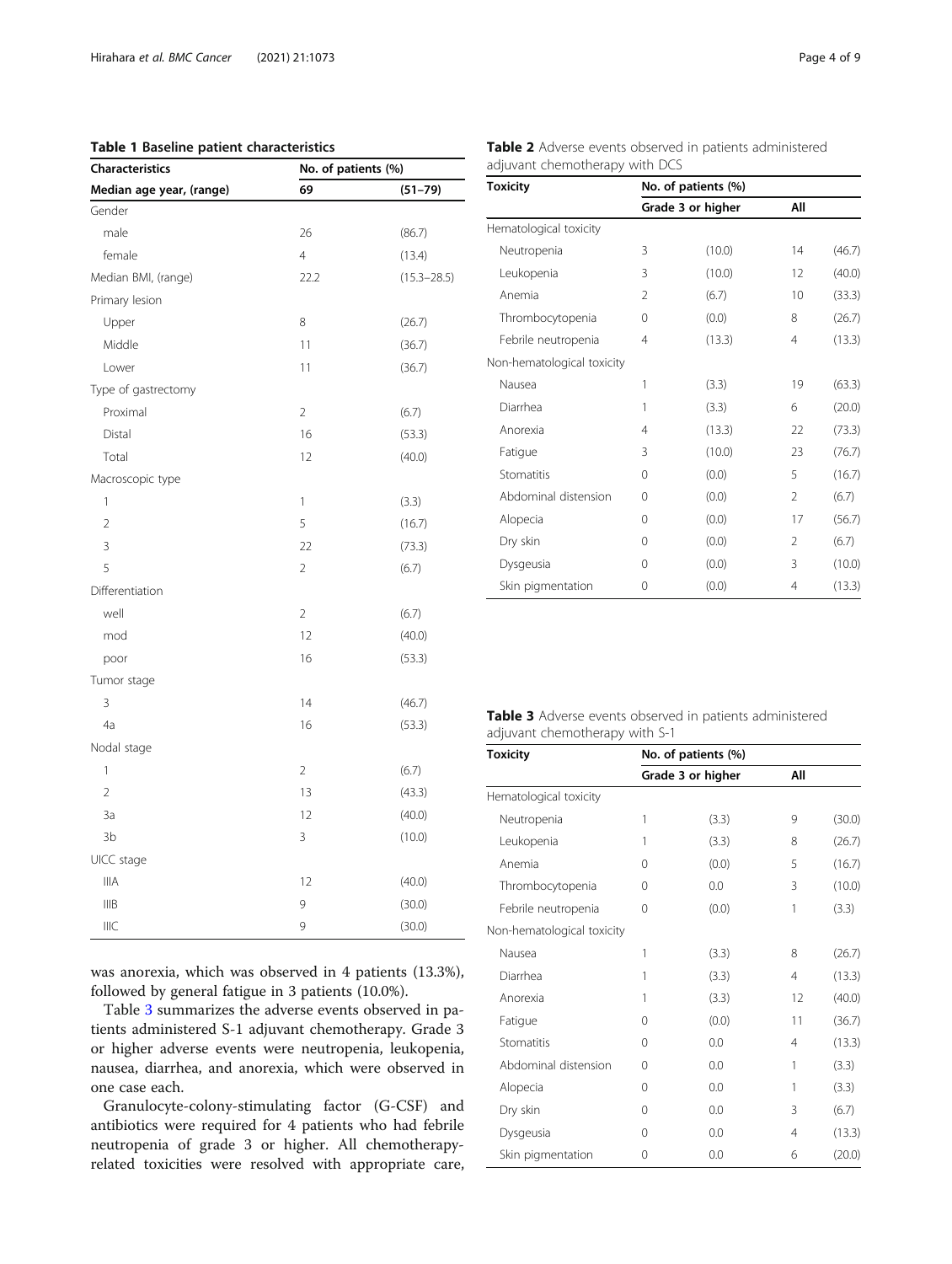and treatment-related deaths were not observed in this study. Non-hematological toxicities were generally mild, and grade 4 patients were not observed.

#### Treatment compliance

Table 4 summarizes treatment compliance in this study. Twenty-five patients (83.3%) completed two cycles of the DCS treatment, and 18 patients (60.0%) completed subsequent S-1 treatment for 1 year. Dose reduction of DCS was required in 6 patients (20.0%). The second DCS cycle was delayed in 4 patients owing to several reasons, such as general fatigue ( $n = 2$ , 6.7%) and anorexia ( $n = 2$ , 6.7%). The dose of S-1 was reduced in 6 patients (20.0%), mainly due to a grade 3 or higher neutropenia (n = 2, 6.7%) and anorexia ( $n = 4$ , 13.3%).

The RDI of docetaxel and cisplatin was 0.86, and the RDI of S-1 for the DCS treatment was 0.88.

One patient withdrew from the study because the patient refused subsequent chemotherapy due to disagreeable toxicities.

#### Survival analysis

The median follow-up period was 1335 days (range, 684–2639). All patients were followed-up for at least 3 years from the date of registration. At the time of the date cut-off on December 31, 2020, 10 patients had died of primary disease, 2 patients survived with recurrence, and the remaining 18 remained well without recurrence.

The 1-, 2-, and 3-year OS rates were 100, 93% (95% CI: 79.8–99.5), and 72.1% (95% CI: 53.3–85.4), respectively (Fig. [1a](#page-5-0)). The 1-, 2-, and 3-year RFS rates were 86.7% (95% CI: 69.4–94.9), 66.7% (95% CI: 48.3–81.0), and 63.3% (95% CI: 45.1–78.3), respectively (Fig. [1b](#page-5-0)).

#### **Discussion**

In the present study, we investigated whether the DCS chemotherapy regimen is safe to be administered as postoperative adjuvant therapy with acceptable toxicity in patients who underwent R0 resection for gastric cancer. Adjuvant chemotherapy after curative surgery is beneficial in reducing recurrence and improving OS in

Table 4 Compliance to adjuvant chemotherapy

| No. of patients (%)               |    |        |  |  |
|-----------------------------------|----|--------|--|--|
| Cycle of DCS                      |    |        |  |  |
| 1                                 | 29 | (96.7) |  |  |
| $\mathfrak{D}$                    | 25 | (83.3) |  |  |
| S-1 administration period (month) |    |        |  |  |
| 3                                 | 28 | (93.3) |  |  |
| 6                                 | 27 | (90.0) |  |  |
| 9                                 | 23 | (76.7) |  |  |
| 12                                | 18 | (60.0) |  |  |

patients with resectable gastric cancer [\[1](#page-7-0), [14,](#page-7-0) [15](#page-7-0)]. However, strict consideration should be given to tolerability of patients and safety of the regimen when administering multidrug adjuvant chemotherapy since postoperative patients are often physically weak, [[16](#page-7-0)–[18\]](#page-7-0) and gastrectomy-induced decline in tolerability to chemotherapy may limit intensive adjuvant treatment. Therefore, attention towards neoadjuvant chemotherapy (NAC) is increasing; however, effective NAC regimens with high-quality evidence are yet to be developed [[19](#page-7-0), [20\]](#page-7-0). Further refinement and modification of postoperative regimens without compromising the patient's quality of life is important to improve the clinical outcome of patients with gastric cancer.

In Japan, the standard regimens considered as adjuvant chemotherapy for gastric cancer are S-1 for pathological stage II and docetaxel plus S-1 for stage III patients, based on the results of the ACTS-GC [\[1](#page-7-0), [3](#page-7-0)] and START-II trials [\[20\]](#page-7-0), respectively. The ACTS-GC trial revealed that 66.4% of the enrolled patients were tolerable to S-1 alone for 1 year. While the START-II trial was conducted to prove the superiority of administering postoperative S-1 plus docetaxel over S-1 alone for pathological stage III gastric cancer patients; it revealed that 234 (69%) of the 320 patients tolerated the originally planned 6 doses of docetaxel treatment, with a dose reduction in 94 patients (28%). Regarding patient compliance with S-1, administration of S-1 for 1 year persisted in 168 patients (49%) in the S-1 plus docetaxel group and 195 patients (56%) in the S-1 alone group.

A phase I study including patients with unresectable metastatic gastric cancer at the Sapporo Medical University determined the recommended doses (RDs) to be as follows: 60 docetaxel 80 mg/m<sup>2</sup> (day 8), cisplatin 60 mg/  $m^{2}$  (day 8), and S-1 80 mg/m<sup>2</sup> (day 1–14) for a 3-week course. A subsequent phase II study reported an extremely high response rate of 87.1% [\[21,](#page-7-0) [22](#page-7-0)]. In a phase I study for patients with unresectable or recurrent gastric cancer, Kitasato University reported the RDs to be as follows: docetaxel 40 mg/m<sup>2</sup> (day 1), cisplatin 70 mg/  $m^2$  (day 1), and S-1 80 mg/m<sup>2</sup> (day 1–14) for a 4-week course [[23](#page-7-0)]. In a subsequent phase II study, although the dose of cisplatin was reduced to  $60 \text{ mg/m}^2$  owing to myelosuppression and renal damage, the overall response rate was as high as 81.3% [\[24](#page-7-0)]. On the other hand, Kanazawa University reported a phase I study in which docetaxel and cisplatin were administered as preoperative chemotherapy at 2-week intervals (days 1 and 15). docetaxel  $35 \text{ mg/m}^2$  (days 1 and 15), cisplatin 35 mg/m<sup>2</sup> (days 1 and 15), and S-1 80 mg/m<sup>2</sup> (days 1–14) were considered as the RD in a 4-week course and the response rate was 77.8% [[25\]](#page-8-0). While the Sapporo Medical University regimen is expected to have a high response rate, the frequency of serious adverse events is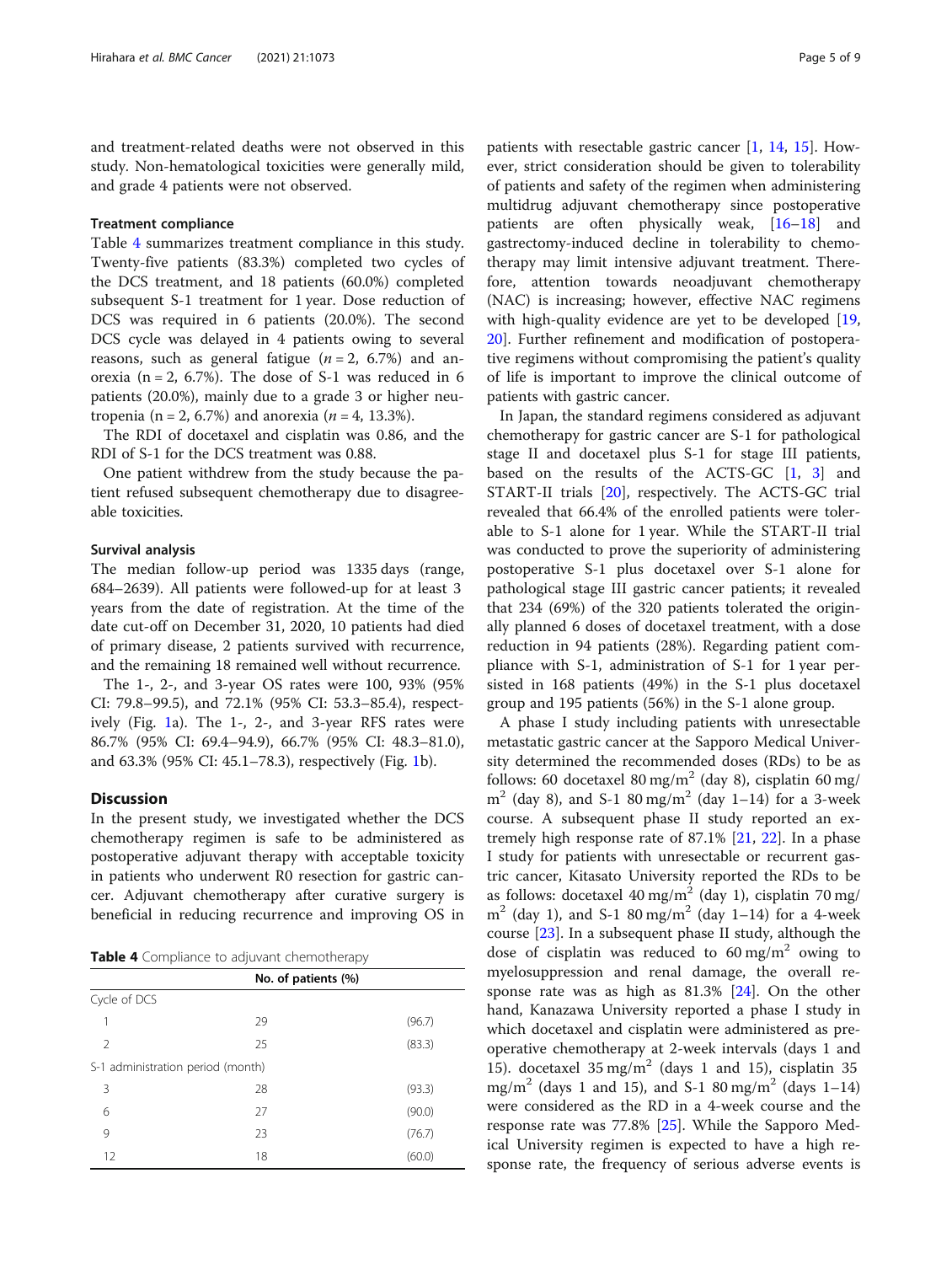<span id="page-5-0"></span>

also high with grade 3 or 4 neutropenia (77.4%) and febrile neutropenia (16.1%), and it is considered as an inappropriate regimen for unresectable or recurrent gastric cancer that cannot be cured. In contrast to this, the Kitasato University regimen demonstrated significant adverse events (grade 3 or 4 neutropenia: 72.8%, febrile neutropenia: 13.5%) in all phase II studies. The Kanazawa University regimen is expected to be used for postoperative adjuvant chemotherapy because it aims to reduce adverse events by administering docetaxel and cisplatin in divided doses. This suggests that the Kanazawa University regimen may reduce adverse events without decreasing efficacy. Based on the above factors, the Kanazawa University regimen was selected as the treatment in this study.

As with preoperative chemotherapy, there is no clear rationale for the number of courses of postoperative adjuvant therapy. Takahari et al. [[26](#page-8-0)] reported that three cycles of S-1 plus cisplatin was feasible as adjuvant chemotherapy and provided a survival benefit to patients with stage III gastric cancer. Since DCS is more toxic, we assumed that it would be less tolerable, and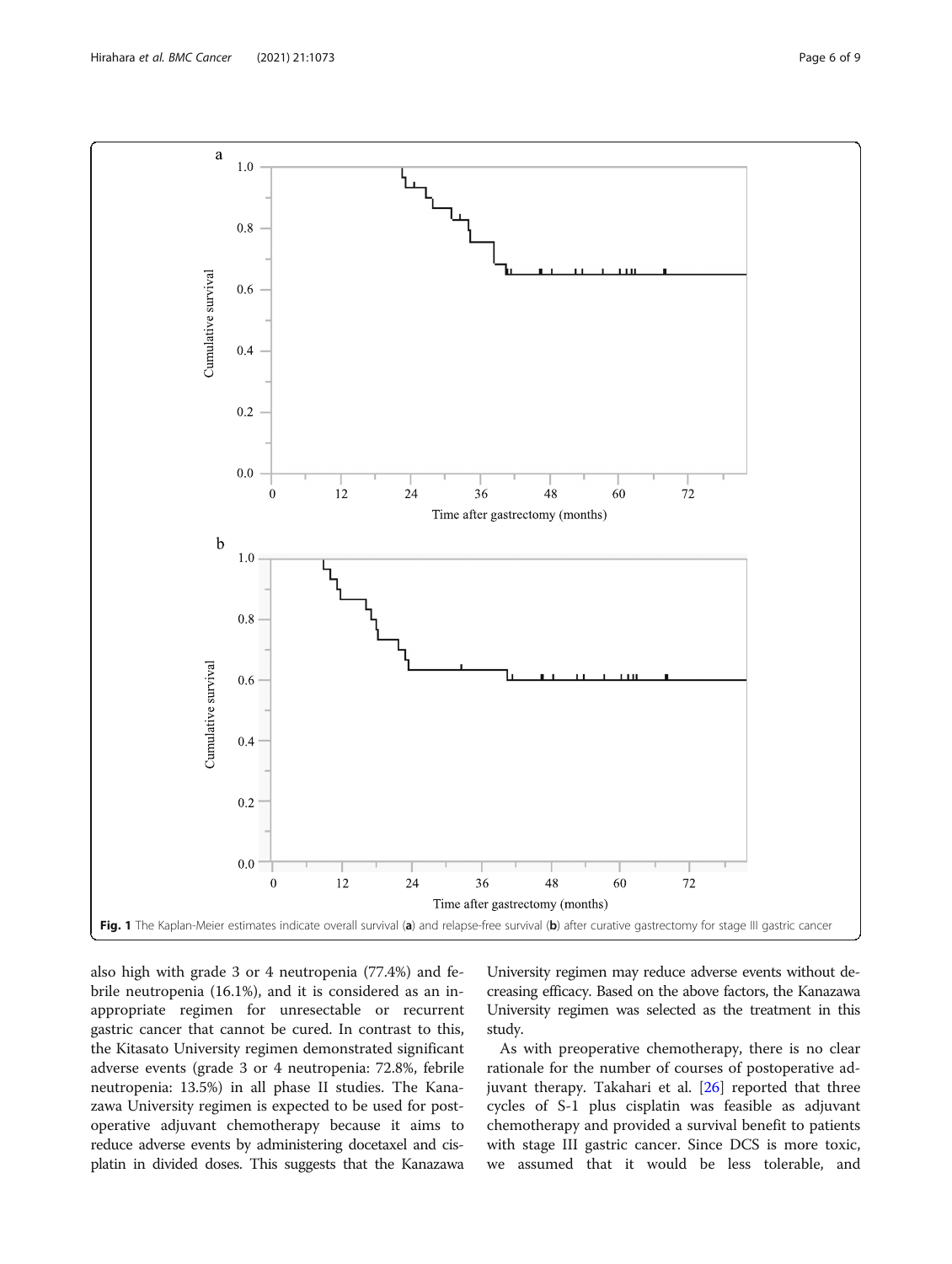therefore, we limited the number of courses. If the results of this study are favorable, it may be possible to increase the number of cycles to enhance its anti-tumor effects.

In the present study, a relatively high tolerance for DCS treatment was also observed, i.e., 25 (83.3%) patients completed two courses of DCS and 18 (60.0%) patients subsequently received S-1 for 1 year; this was probably because docetaxel and cisplatin were administered biweekly in two divided doses, after anticipating a decrease in toxicity [\[21](#page-7-0)–[25\]](#page-8-0). Takahari et al. [\[26\]](#page-8-0) investigated the tolerability of adjuvant therapy with S-1 plus cisplatin in patients with stage III gastric cancer who underwent gastrectomy, based on the original protocol stating three courses of S-1 plus cisplatin followed by S-1 alone for 1 year after surgery. However, the protocol was revised due to a low completion rate of the study that was revealed in the interim evaluation; following which, S-1 alone was the first course and S-1 plus cisplatin were courses 2–4, finally followed by S-1 alone until 1 year after surgery. As a result, the completion rates of 3 courses of S-1 plus cisplatin therapy improved from 57% before revision to 81% after revision [[26\]](#page-8-0). The S-1 plus cisplatin regimen was safer and better tolerated when cisplatin was administered after the second course of S-1, than administering cisplatin in the first course. In the present study, S-1 monotherapy was selected as the first course.

Sato et al. [\[22](#page-7-0)] and Nakayama et al. [[24\]](#page-7-0) reported that grade 3 and grade 4 neutropenia was observed in 77.4 and 42.9% of patients after administering DCS, respectively. In our study, febrile neutropenia was the most common hematological toxicity, accounting for 13.3% of cases. In addition, patients with grade 4 neutropenia or grade 3 or 4 febrile neutropenia required the use of G-CSF, with a short duration of neutropenia. In patients who required G-CSF in the first cycle, the occurrence of neutropenia and febrile neutropenia was reduced in the second cycle because G-CSF was administered prophylactically to these patients. The most common grade 3 non-hematologic toxicities in our study were anorexia (13.3%) and general fatigue (10.0%). Grade 3 nausea was observed in only 3.3% of patients. Anorexia and nausea were usually tolerable and managed with a planned protocol of prophylactic administration of antiemetics (5-HT3 antagonists plus corticosteroids) during cisplatin administration. Notably, adjuvant chemotherapy was continued according to the protocol in most cases. In addition, most toxicities associated with chemotherapy were resolved by prolonging the onset of treatment, reducing the dose of anti-cancer drugs, or providing appropriate supportive care. As a result, there were no treatmentrelated deaths in this study.

With regard to the survival analysis, the 1-, 2-, and 3 year OS rates were 100, 93, and 72.1%, respectively (Fig. [1a](#page-5-0)), and the 1-, 2-, and 3-year RFS rates were 86.7, 66.7% (95% CI: 48.3–81.0), and 63.3%, respectively. The present study indicated survival benefits for patients with stage III gastric cancer despite a small number of cases and a relatively short observation period.

Future directions for chemotherapeutic research include administering oxaliplatin, a platinum-based drug with reduced toxicity, for the gastrointestinal system and kidney. In addition, intensive management of chemotherapyrelated adverse effects with prophylactic agents is necessary. Olanzapine is an atypical antipsychotic drug that inhibits neurotransmitter pathways known to be involved in nausea and vomiting [\[27,](#page-8-0) [28\]](#page-8-0). Evaluation of the efficacy of olanzapine in combination with standard antiemetic therapy for the prevention of chemotherapy-induced nausea and vomiting is warranted.

Although our study provided some useful information, several limitations need to be considered when interpreting the results of this study. First, our clinical trial may have enrolled relatively healthy patients, that is, there may be a selection bias related to performance status, age, and comorbidities. Second, the study was not sufficiently powered to identify specific populations that are more likely to derive benefits from DCS chemotherapy because of its small sample size. Third, we initially planned to recruit 10 patients per year; however, there were not enough patients diagnosed with stage III gastric cancer due to an unexpectedly low incidence of gastric cancer in Japan, which is probably due to Helicobacter pylori eradication and the widespread use of gastric cancer screening [\[29,](#page-8-0) [30](#page-8-0)]. Therefore, the study required a longer time to enroll eligible patients, and the chemotherapy regimen recommended by the Japanese Guidelines for the Treatment of Gastric Cancer was revised during the study period [[31](#page-8-0)].

#### Conclusions

Our phase II study revealed that the DCS regimen can be acceptable as adjuvant chemotherapy in terms of safety and toxicity, and may offer a viable postoperative treatment option for patients with stage III gastric cancer.

#### Abbreviations

5-HT3: 5-hydroxy-tryptamine-3; ACTS-GC: Adjuvant Chemotherapy Trial of TS-1 for Gastric Cancer; ALT: alanine aminotransferase; AST: aspartate transaminase; BSA: body surface area; CI: confidence interval; DCS: docetaxel/ cisplatin/S-1; G-CSF: granulocyte-colony-stimulating factor; HR: hazard ratio; NAC: neoadjuvant chemotherapy; OS: overall survival; RD: recommended dose; RDI: relative dose intensity; RFS: recurrence-free survival; WBC: white blood cell

#### Acknowledgements

We thank all of patients and their families, as well as all of the site investigators and staff member participating in this study.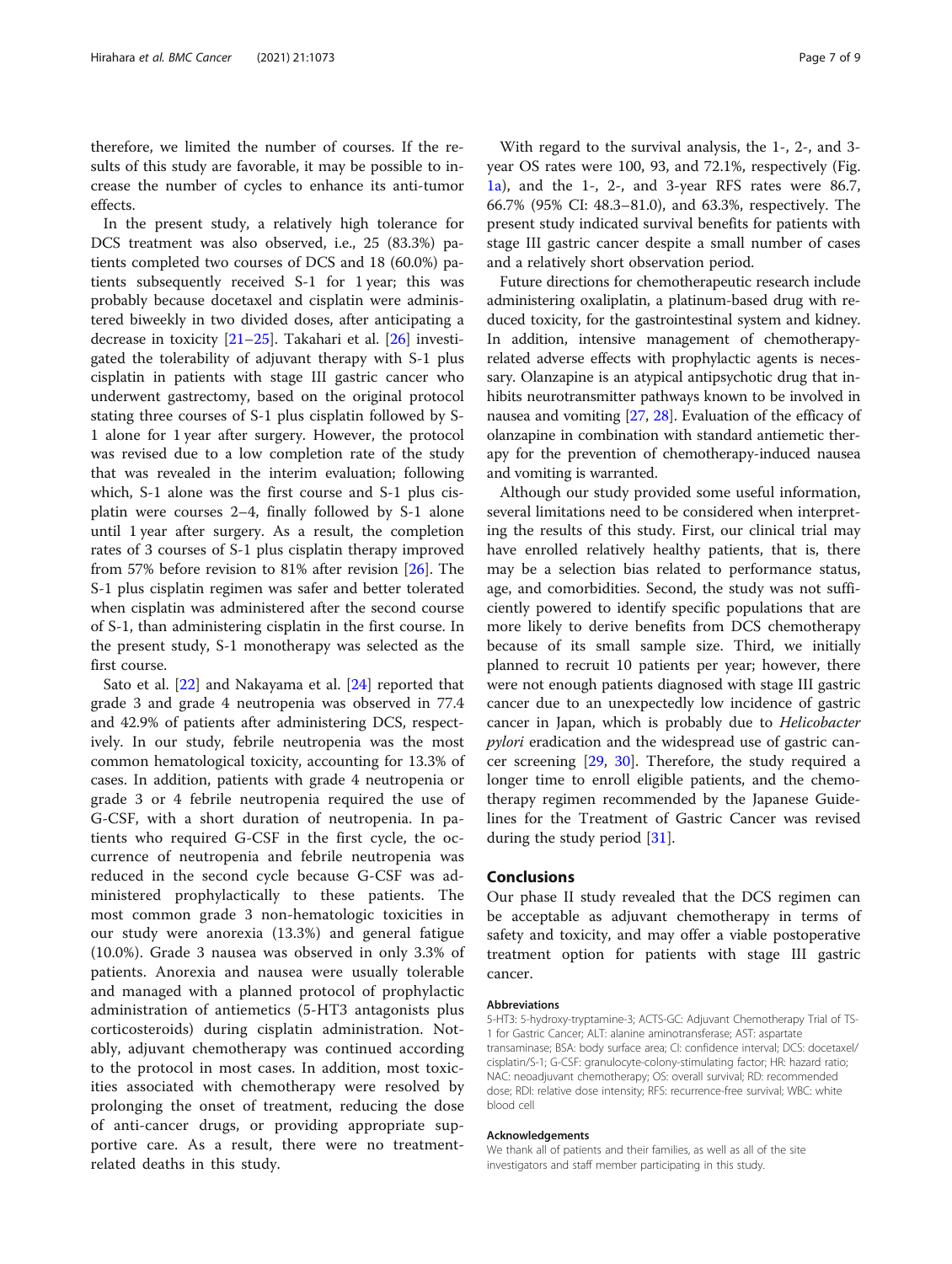#### <span id="page-7-0"></span>Authors' contributions

NH was the lead author and surgeon for all of the patients. TM and SK were the co-surgeon. TY, RH, KT, YU and KI contributed patients and information on the patients. YT reviewed the paper and surgical technique. All authors read and approved the final manuscript.

#### Funding

This study received no external funding sources.

#### Availability of data and materials

The datasets used and analyzed during the current study are available from the corresponding author on reasonable request.

#### Declarations

#### Ethics approval and consent to participate

This study was performed in line with the principles of the Declaration of Helsinki and the Japanese Ethical Guidelines for Clinical Studies. Approval was granted by the Shimane University Institutional Committee on Ethics (28 September 2012). This study was registered with the University Hospital Medical Information Network Clinical Trials Registry.

Written informed consent was obtained from all individual participants included in the study.

#### Consent for publication

Patients signed informed consent regarding publishing their data.

#### Competing interests

The authors declare that they have no competing interests.

#### Received: 16 May 2021 Accepted: 16 September 2021 Published online: 01 October 2021

#### References

- 1. Sakuramoto S, Sasako M, Yamaguchi T, Kinoshita T, Fujii M, Nashimoto A. Et al; ACTS-GC Group. Adjuvant chemotherapy for gastric cancer with S-1, an oral fluoropyrimidine. N Engl J Med. 2007;357(18):1810–20. [https://doi.org/1](https://doi.org/10.1056/NEJMoa072252) [0.1056/NEJMoa072252.](https://doi.org/10.1056/NEJMoa072252)
- 2. Japanese Gastric Cancer Association. Japanese classification of gastric carcinoma. 13th ed. Tokyo: Kanehara; 1998. (in Japanese)
- Sasako M, Sakuramoto S, Katai H, Kinoshita T, Furukawa H, Yamaguchi T, et al. Five-year outcomes of a randomized phase III trial comparing adjuvant chemotherapy with S-1 versus surgery alone in stage II or III gastric cancer. J Clin Oncol. 2011;29(33):4387–93. <https://doi.org/10.1200/JCO.2011.36.5908>.
- Sah BK, Xu W, Zhang B, Zhang H, Yuan F, Li J, et al. Feasibility and safety of perioperative chemotherapy with fluorouracil plus Leucovorin, Oxaliplatin, and docetaxel for locally advanced gastric Cancer patients in China. Front Oncol. 2021;10:567529. [https://doi.org/10.3389/fonc.2020.567529.](https://doi.org/10.3389/fonc.2020.567529)
- 5. Shin K, Park SJ, Lee J, Park CH, Song KY, Lee HH, et al. Efficacy of capecitabine and oxaliplatin versus S-1 as adjuvant chemotherapy in gastric cancer after D2 lymph node dissection according to lymph node ratio and N stage. BMC Cancer. 2019;19(1):1232. [https://doi.org/10.1186/s12885-019-](https://doi.org/10.1186/s12885-019-6433-3) [6433-3.](https://doi.org/10.1186/s12885-019-6433-3)
- Bao YD, Zhang H, Dong L, Jiang KW, Ye YJ, Wang S, Zhou J Safety and efficacy of adjuvant chemotherapy with oxaliplatin and S-1 for patients with locally advanced gastric cancer after D2 lymph nodes dissection]. Zhonghua Wei Chang Wai Ke Za Zhi 2021;24(2):145–152. doi: [https://doi.org/10.3760/](https://doi.org/10.3760/cma.j.cn.441530-20201016-00561) [cma.j.cn.441530-20201016-00561.](https://doi.org/10.3760/cma.j.cn.441530-20201016-00561)
- 7. van Putten M, Lemmens VEPP, van Laarhoven HWM, Pruijt HFM, Nieuwenhuijzen GAP, Verhoeven RHA. Poor compliance with perioperative chemotherapy for resectable gastric cancer and its impact on survival. Eur J Surg Oncol. 2019;45(10):1926–33. <https://doi.org/10.1016/j.ejso.2019.03.040>.
- 8. Yamashita K, Kurokawa Y, Yamamoto K, Hirota M, Kawabata R, Mikami J, et al. Risk factors for poor compliance with adjuvant S-1 chemotherapy for gastric Cancer: a multicenter retrospective study. Ann Surg Oncol. 2017; 24(9):2639–45. [https://doi.org/10.1245/s10434-017-5923-2.](https://doi.org/10.1245/s10434-017-5923-2)
- Beeharry MK, Ni Z-T, Yang ZY, Zheng YN, Feng RH, Liu W-T, et al. Study protocol of a multicenter phase III randomized controlled trial investigating the efficiency of the combination of neoadjuvant chemotherapy (NAC) and neoadjuvant laparoscopic intraperitoneal hyperthermic chemotherapy (NLHI PEC) followed by R0 gastrectomy with intraoperative HIPEC for advanced
- 10. Zheng Y, Wang Z, Yan C, Yan M, Hou Z, Zheng R, et al. Protocol for a randomized controlled trial of perioperative S-1 plus oxaliplatin combined with apatinib and camrelizumab in patients with resectable, locally advanced gastric or gastroesophageal junction adenocarcinoma. Ann Transl Med. 2020;8(24):1684. <https://doi.org/10.1186/1021037/atm-20-7802>.
- 11. Sobin L, Gospodarowicz M, Wittekind C. Editors. International Union against Cancer (UICC). TNM classification of malignant tumors, 7<sup>th</sup> ed. New York: Wiley-Blackwell; 2010.
- 12. Japanese Gastric Cancer Association. Japanese gastriccancer treatment guidelines 2010 (ver.3). Gastric Cancer 2011;14:113–123, 2, DOI: [https://doi.](https://doi.org/10.1007/s10120-011-0042-4) [org/10.1007/s10120-011-0042-4](https://doi.org/10.1007/s10120-011-0042-4).
- 13. Japan Society of Clinical Oncology Guidelines for antiemetics in oncology. 1st ed. Tokyo: Kanehara shuppan; 2010.
- 14. Moon JH, Fujiwara Y, Hirao M, Imamura H, Kimura Y, Fujitani K, et al. Randomized Controlled Trial of Adjuvant Chemotherapy with Fluoropyrimidines Versus Surgery-alone for Gastric Cancer. Anticancer Res. 2017;37(6):3061–7. <https://doi.org/10.21873/anticanres.11661>.
- 15. Miyashiro I, Furukawa H, Sasako M, Yamamoto S, Nashimoto A, Nakajima T. Et al; gastric Cancer surgical study Group in the Japan Clinical Oncology Group. Randomized clinical trial of adjuvant chemotherapy with intraperitoneal and intravenous cisplatin followed by oral fluorouracil (UFT) in serosa-positive gastric cancer versus curative resection alone: final results of the Japan clinical oncology group trial JCOG9206-2. Gastric Cancer. 2011; 14(3):212–8. [https://doi.org/10.1007/s10120-011-0027-3.](https://doi.org/10.1007/s10120-011-0027-3)
- 16. Kim DW, Kwon OK, Yoo MW, Ryu SW, Oh SJ, Hur H, et al. Actual compliance to adjuvant chemotherapy in gastric cancer. Ann Surg Treat Res. 2019;96(4): 185–90. [https://doi.org/10.4174/astr.2019.96.4.185.](https://doi.org/10.4174/astr.2019.96.4.185)
- 17. Slagter AE, EPM J, HWM v L, van Sandick JW, NCT v G, Sikorska K, et al. CRITICS-II: a multicentre randomised phase II trial of neo-adjuvant chemotherapy followed by surgery versus neo-adjuvant chemotherapy and subsequent chemoradiotherapy followed by surgery versus neo-adjuvant chemoradiotherapy followed by surgery in resectable gastric cancer. BMC Cancer. 2018;18(1):877. [https://doi.org/10.1186/s12885-018-4770-2.](https://doi.org/10.1186/s12885-018-4770-2)
- 18. Jang SH, Jung YJ, Kim MG, Kwon SJ. The prognostic significance of compliance with postoperative adjuvant chemotherapy in patients with stage III gastric Cancer: an observational study. J Gastric Cancer 2018;18(1): 48–57. doi: <https://doi.org/10.5230/jgc.2018.18e4>.
- 19. Cats A, Jansen EPM, van Grieken NCT, Sikorska K, Lind P, Nordsmark M, Et al; CRITICS investigators. Chemotherapy versus chemoradiotherapy after surgery and preoperative chemotherapy for resectable gastric cancer (CRITICS): an international, open-label, randomised phase 3 trial. Lancet Oncol 2018;19(5): 616–628. doi: [https://doi.org/10.1016/S1470-2045\(18\)30132-3.](https://doi.org/10.1016/S1470-2045(18)30132-3)
- 20. Kazuhiko Yoshida, Yasuhiro Kodera, Mitsugu Kochi, Wataru Ichikawa, Yoshihiro Kakeji, Takeshi Sano, Narutoshi Nagao, Masazumi Takahashi, Akinori Takagane, Takuya Watanabe, Masahide Kaji, Hiroshi Okitsu, Takashi Nomura, Takanori Matsui, Takaki Yoshikawa, Jin Matsuyama, Makoto Yamada, Seiji Ito, Masahiro Takeuchi, Masashi Fujii Addition of docetaxel to oral fluoropyrimidine improves efficacy in patients with stage III gastric cancer: interim analysis of JACCRO GC-07, arandomized control trial. J Clin Oncol 2019;37(15):1296–1304. doi: [https://doi.org/10.1200/JCO.18.01138.](https://doi.org/10.1200/JCO.18.01138)
- 21. Takayama T, Sato Y, Sagawa T, Okamoto T, Nagashima H, Takahashi Y, et al. Phase I study of S-1, docetaxel and cisplatin combination chemotherapy in patients with unresectable metastatic gastric cancer. Br J Cancer. 2007;97(7): 851–6. <https://doi.org/10.1038/sj.bjc.6603957>.
- 22. Sato Y, Takayama T, Sagawa T, Takahashi Y, Ohnuma H, Okubo S, Shintani N, Tanaka S, Kida M, Sato Y, Ohta H, Miyanishi K, Sato T, Takimoto R, Kobune M, Yamaguchi K, Hirata K, Niitsu Y, Kato J Phase II study of S-1, docetaxel and cisplatin combination chemotherapy in patients with unresectable metastatic gastric cancer. Cancer Chemother Pharmacol 2010;66:721–728. doi: [https://doi.org/10.1007/s00280-009-1215-24.](https://doi.org/10.1007/s00280-009-1215-24)
- 23. Nakayama N, Koizumi W, Sasaki T, Higuchi K, Tanabe S, Nishimura K, et al. A multicenter, phase I dose-escalating study of docetaxel, cisplatin and S-1 for advanced gastric cancer (KDOG0601). Oncology. 2008;75(1–2):1–7. [https://](https://doi.org/10.1159/000151613) [doi.org/10.1159/000151613](https://doi.org/10.1159/000151613).
- 24. Koizumi W, Nakayama N, Tanabe S, Sasaki T, Higuchi K, Nishimura K, et al. A multicenter phase II study of combined chemotherapy with docetaxel, cisplatin, and S-1 in patients with unresectable or recurrent gastric cancer (KDOG 0601). Cancer Chemother Pharmacol. 2012;69(2):407–13. [https://doi.](https://doi.org/10.1007/s00280-011-1701-1) [org/10.1007/s00280-011-1701-1](https://doi.org/10.1007/s00280-011-1701-1).